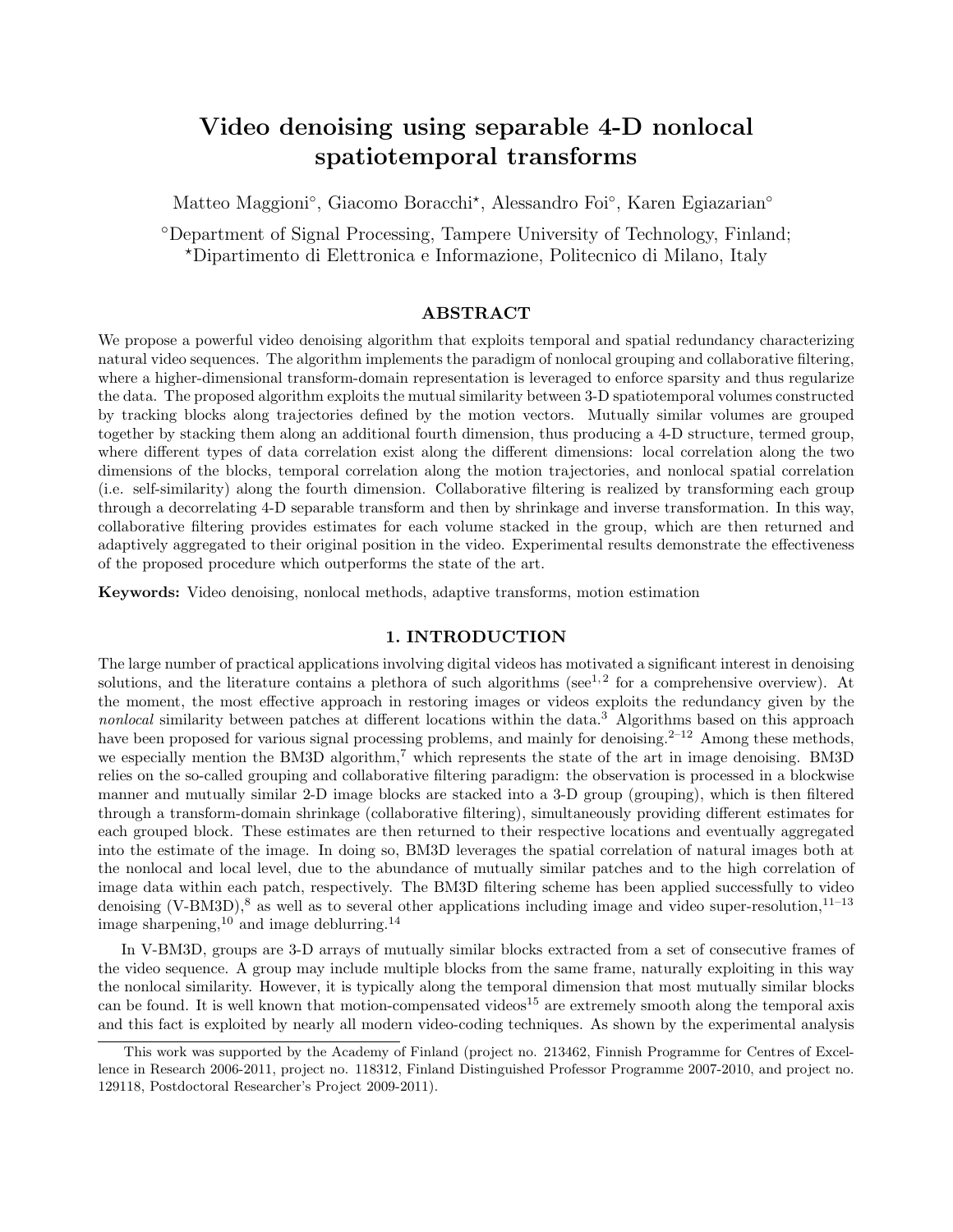in,<sup>9</sup> even when motion is present, the similarity along the motion trajectories is much stronger than the nonlocal similarity existing within an individual frame. In spite of this, in V-BM3D the blocks are grouped regardless of whether their similarity is due to the tracking of motion along time or to the nonlocal spatial self-similarity within each frame. In other words, the filtering in V-BM3D is not able to distinguish between temporal versus spatial nonlocal similarity. We recognize it as a conceptual as well as practical weakness of the algorithm: as simple experiments can demonstrate, increasing the number of spatially self-similar blocks in a V-BM3D group does not lead to an improvement in the final result and instead it most often leads to a systematic degradation.

This work proposes V-BM4D, a novel video-denoising approach that, to overcome the above weaknesses, separately exploits the temporal and spatial redundancy in the video sequence. For the sake of clarity and because of space limitation, we present V-BM4D for denoising only, although it can be implemented for a variety of other video filtering applications. The core element of V-BM4D is the spatiotemporal volume, a 3-D structure formed by a sequence of blocks extracted from the noisy video following a specific trajectory (obtained, for example, by concatenating motion vectors along time).<sup>16,17</sup> Thus, contrary to V-BM3D, V-BM4D does not group blocks, but mutually similar spatiotemporal volumes according to a nonlocal search procedure. Hence, these groups are 4-D stacks of 3-D volumes and the collaborative filtering is then performed via a separable 4-D spatiotemporal transform. The transform takes advantage of the following three types of correlation that characterize natural video sequences:

- the local spatial correlation between pixels in each block of a volume;
- the local temporal correlations between blocks of each volume;
- the nonlocal spatial and temporal correlation between grouped volumes.

The 4-D group spectrum is thus highly sparse, which makes the shrinkage more effective than in V-BM3D and results in the superior performance of V-BM4D in terms of noise reduction.

The paper is organized as follows: Section 3 presents a formal definition of the fundamental steps of the algorithm, while Section 4 describes the implementation aspects, with particular attention to the computation of motion vectors; experiments are illustrated and discussed in Section 5.

#### 2. OBSERVATION MODEL

We consider the observed video as a noisy image sequence  $z : X \times T \to \mathbb{R}$  defined as

$$
z(\mathbf{x},t) = y(\mathbf{x},t) + \eta(\mathbf{x},t), \qquad x \in X, t \in T,
$$
\n<sup>(1)</sup>

where y is the original video,  $\eta(\cdot, \cdot) \sim \mathcal{N}(0, \sigma^2)$  is i.i.d. Gaussian noise, and  $(\mathbf{x}, t)$  are the 3-D spatiotemporal coordinates belonging to the spatial domain  $X \subset \mathbb{Z}^2$  and time domain  $T \subset \mathbb{Z}$ , respectively. The frame of the video z at time index t is denoted by  $z(X, t)$ .

# 3. BASIC ALGORITHM

The aim of the proposed algorithm is to provide an estimate  $\hat{y}$  of the original video y from the observed data z. According to the BM3D paradigm, the V-BM4D algorithm comprises three fundamental steps, specifically grouping, collaborative filtering and aggregation. These steps are performed for every spatiotemporal volume of the video.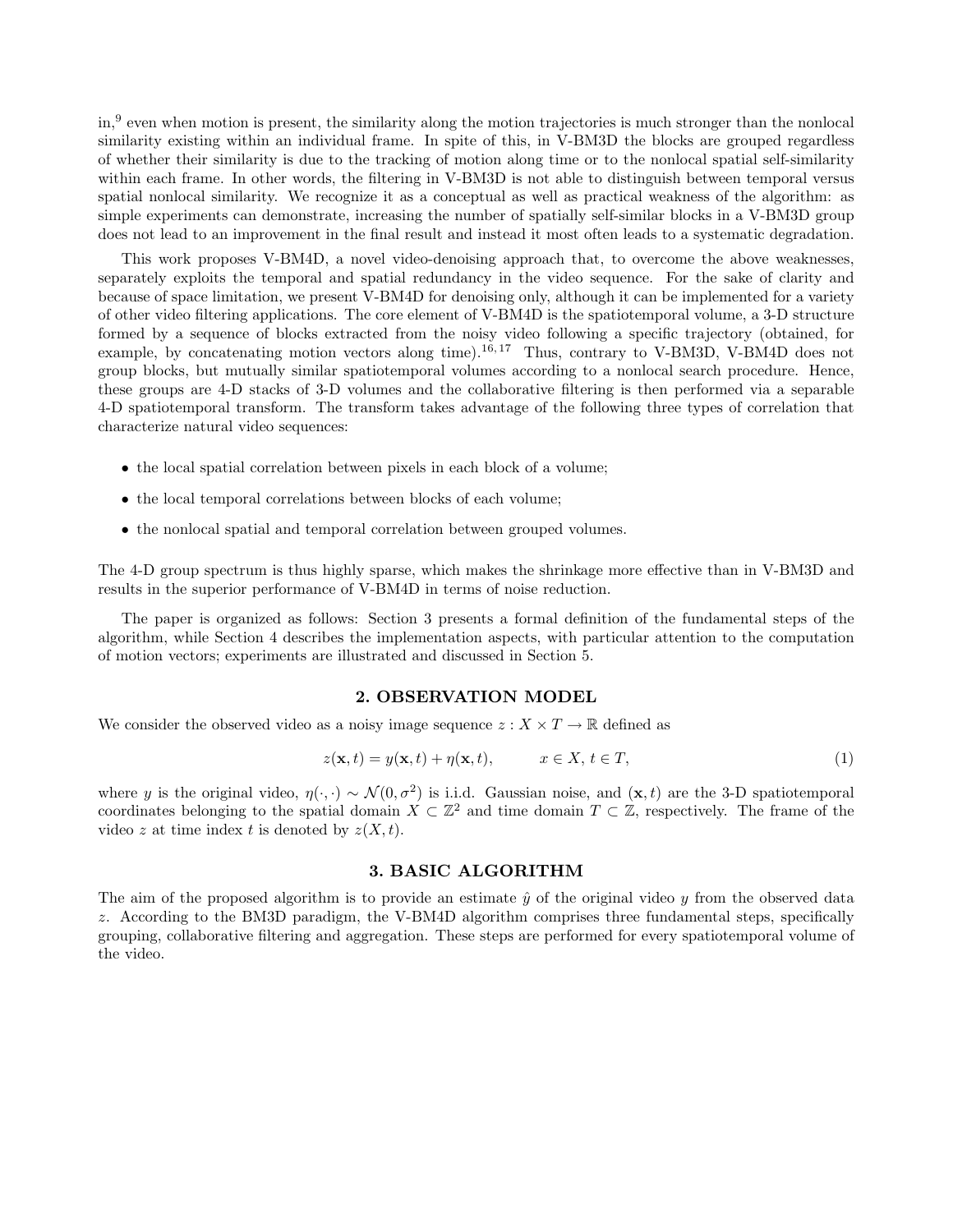

Figure 1. Illustration of trajectory and associated volume (left), and group of mutually similar volumes (right) calculated for the sequence Tennis corrupted by white Gaussian noise with  $\sigma = 20$ .

#### 3.1 Spatiotemporal Volumes

Let  $B_z(\mathbf{x}_0, t_0)$  denote a square block of fixed size  $N \times N$  extracted from the noisy video z; without loss of generality, the coordinates  $(\mathbf{x}_0, t_0)$  identify the top-left pixel of the block in the frame  $z(X, t_0)$ . A spatiotemporal volume is the 3-D sequence of blocks built following a specific trajectory along time. The trajectory associated to  $(\mathbf{x}_0, t_0)$  is defined as

$$
Tri(\mathbf{x}_0, t_0) = \left\{ (\mathbf{x}_j, t_0 + j) \right\}_{j=-h^-}^{h^+},
$$
\n(2)

where the elements  $(x_j, t_0 + j)$  are time-consecutive coordinates, each of these represents the position of the reference block  $B_z(\mathbf{x}_0, t_0)$  within the neighboring frames  $z(X, t_0+j)$ ,  $j = -h^-$ , ...,  $h^+$ . For the sake of simplicity, in this section it is assumed  $h^- = h^+ = h$  for all  $(\mathbf{x}, t) \in X \times T$  and the considerations concerning the general case are postponed in Section 4.

The trajectories can be either computed from the noisy video (as shown in Section 4.1), or, when given a coded video, they can be obtained by concatenating motion vectors. In what follows we assume that, for each  $(\mathbf{x}_0, t_0) \in X \times T$ , a trajectory Traj $(\mathbf{x}_0, t_0)$  is given and thus the 3-D spatiotemporal volume in  $(\mathbf{x}_0, t_0)$  can be determined as

$$
V_z(\mathbf{x}_0, t_0) = \{ B_z(\mathbf{x}_i, t_i) : (\mathbf{x}_i, t_i) \in \text{Traj}(\mathbf{x}_0, t_0) \},\tag{3}
$$

where the subscript z specifies that the volumes are extracted from the noisy video. The length of a volume  $V_z(\mathbf{x}_i, t_i)$  is defined as

$$
L_i = h^- + h^+ + 1. \tag{4}
$$

#### 3.2 Grouping

Groups are stacks of mutually similar volumes and constitute the nonlocal element of V-BM4D. Mutually similar volumes are determined with a nonlocal search procedure as in.<sup>7</sup> Let  $Ind(x_0, t_0)$  be the set of indexes identifying volumes that, according to a distance operator  $\delta^{\mathbf{v}}$ , are similar to  $V_z(\mathbf{x}_0, t_0)$ :

$$
\mathrm{Ind}(\mathbf{x}_0, t_0) = \{ (\mathbf{x}_i, t_i) : \delta^{\mathrm{v}}(V_z(\mathbf{x}_0, t_0), V_z(\mathbf{x}_i, t_i)) < \tau_{\mathrm{match}} \}. \tag{5}
$$

The parameter  $\tau_{\text{match}} > 0$  controls the minimum degree of similarity among volumes; the distance  $\delta^v$  is typically the  $\ell^2$ -norm of the difference between two volumes.

The group associated to the reference volume  $V_z(\mathbf{x}_0, t_0)$  is then

$$
G_z(\mathbf{x}_0, t_0) = \big\{ V_z(\mathbf{x}_i, t_i) : (\mathbf{x}_i, t_i) \in \text{Ind}(\mathbf{x}_0, t_0) \big\}.
$$
\n
$$
(6)
$$

In (6), we implicitly assume that the 3-D volumes are stacked along a fourth dimension, and hence the groups are 4-D data structures. Note that since  $\delta^{v}(V_z, V_z) = 0$ , every group  $G_z(\mathbf{x}_0, t_0)$  contains, at least, its reference volume  $V_z(\mathbf{x}_0, t_0)$ . Figure 1 shows examples of trajectories, volumes and groups.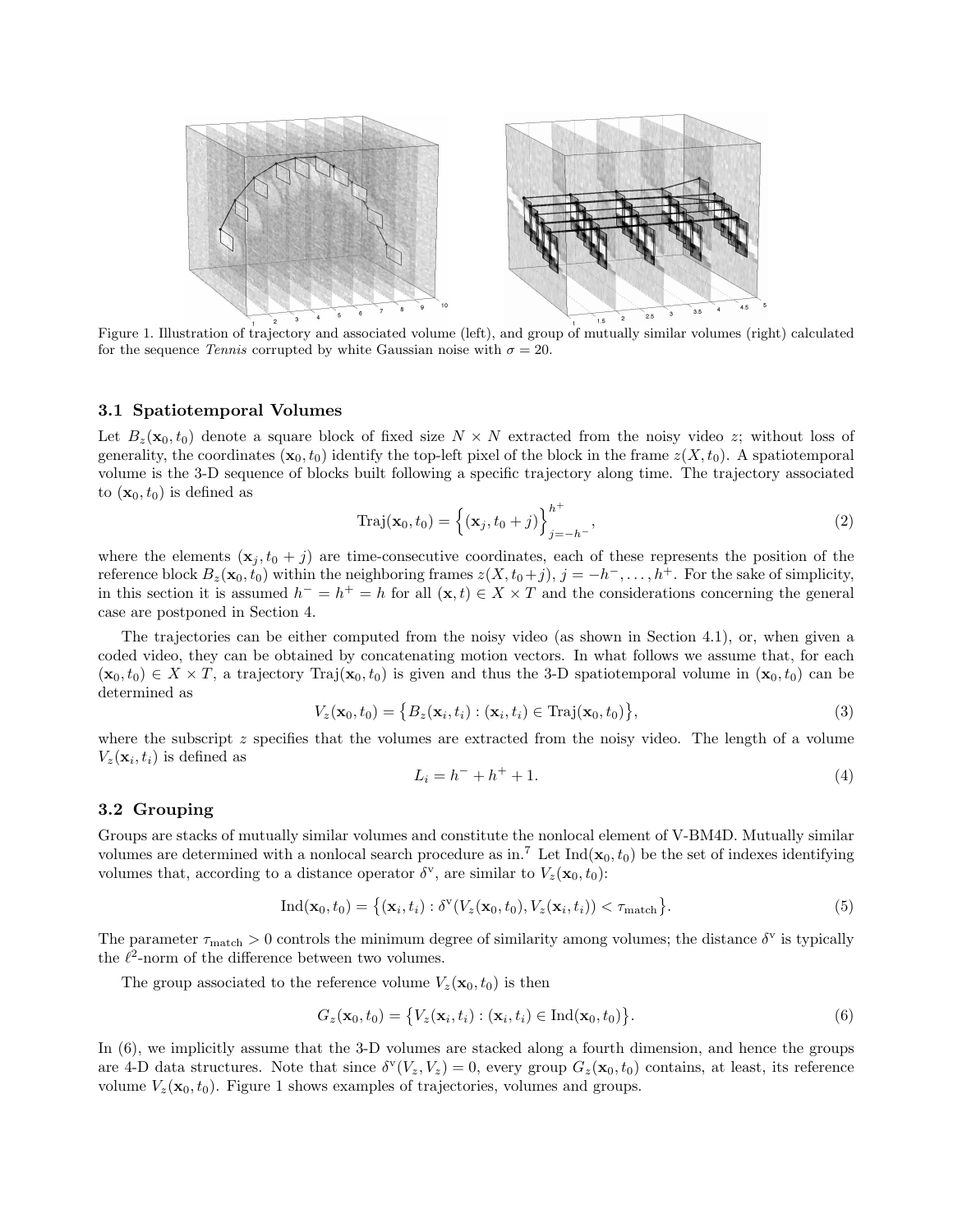#### 3.3 Collaborative Filtering

In the general formulation of the grouping and collaborative-filtering approach for a d-dimensional signal,  $\tau$  groups are  $(d+1)$ -dimensional structures of similar d-dimensional elements, which are then jointly filtered. In particular, each of the grouped elements influences the filtered output of all the other elements of the group: this is the basic idea of collaborative filtering. It is typically realized with the following steps: firstly a  $(d+1)$ -dimensional separable linear transform is applied to the group, then the transformed coefficients are shrunk, for example by hard-thresholding or by Wiener filtering, and finally the  $(d + 1)$ -dimensional transform is inverted to obtain an estimate for each grouped element.

The core elements of V-BM4D are the spatiotemporal volumes  $(d = 3)$ , and thus the collaborative filtering performs a 4-D separable linear transform  $\mathcal{T}_{4D}$  on each 4-D group  $G_z(\mathbf{x}_0, t_0)$ , and provides an estimate for each grouped volume  $V_z$ :

$$
\hat{G}_y(\mathbf{x}_0, t_0) = \mathcal{T}_{4D}^{-1}(\Upsilon \left( \mathcal{T}_{4D} \left( G_z(\mathbf{x}_0, t_0) \right) \right) \right),\tag{7}
$$

where  $\Upsilon$  denotes a generic shrinkage operator. The filtered 4-D group  $\hat{G}_y(\mathbf{x}_0, t_0)$  is composed of volumes  $\hat{V}_y(\mathbf{x}, t)$ 

$$
\hat{G}_y(\mathbf{x}_0, t_0) = \left\{ \hat{V}_y(\mathbf{x}_i, t_i) : (\mathbf{x}_i, t_i) \in \text{Ind}(\mathbf{x}_0, t_0) \right\},\tag{8}
$$

with each  $\hat{V}_y$  being an estimate of the corresponding volume  $V_y$  extracted from the original video y.

# 3.4 Aggregation

The groups  $\hat{G}_y$  constitute a very redundant representation of the video, because in general the volumes  $\hat{V}_y$  overlap and, within the overlapping parts, the collaborative filtering provides multiple estimates at the same coordinates  $(x, t)$ . For this reason, the estimates are aggregated through a convex combination with adaptive weights. In particular, the estimate  $\hat{y}$  of the original video is computed as

$$
\hat{y} = \frac{\sum_{(\mathbf{x}_0, t_0) \in X \times T} \left( \sum_{(\mathbf{x}_i, t_i) \in \text{Ind}(\mathbf{x}_0, t_0)} w_{(\mathbf{x}_0, t_0)} \hat{V}_y(\mathbf{x}_i, t_i) \right)}{\sum_{(\mathbf{x}_0, t_0) \in X \times T} \left( \sum_{(\mathbf{x}_i, t_i) \in \text{Ind}(\mathbf{x}_0, t_0)} w_{(\mathbf{x}_0, t_0)} \chi_{(\mathbf{x}_i, t_i)} \right)},\tag{9}
$$

where we assume  $\hat{V}_y(\mathbf{x}_i, t_i)$  to be zero-padded outside its domain,  $\chi_{(\mathbf{x}_i, t_i)} : X \times T \to \{0, 1\}$  is the characteristic function (indicator) of the support of the volume  $\hat{V}_y(\mathbf{x}_i, t_i)$ , and the aggregation weights  $w_{(\mathbf{x}_0, t_0)}$  are different for different groups. The particular choice of the aggregation weights depends on the result of shrinkage in the collaborative filtering: typically the weights are defined so that the sparser is the shrunk 4-D spectrum  $\tilde{G}_y(\mathbf{x}_0, t_0)$ , the larger is the weight  $w_{(\mathbf{x}_0,t_0)}$ . In particular, the weights can be effectively defined to be inversely proportional to the total sample variance of the estimate of the corresponding groups.<sup>7</sup>

#### 4. IMPLEMENTATION ASPECTS

## 4.1 Computation of the Trajectories

In our implementation, we construct trajectories by concatenation of motion vectors which are defined as follows.

#### 4.1.1 Similarity criterion

Motion of a block is generally tracked by identifying the most similar block in the subsequent (and precedent) frame. However, since we deal with noisy signals, prior information about motion smoothness can be exploited to improve the tracking. In particular, provided a rough guess  $\hat{\mathbf{x}}_i(t_i)$  of the future (or past) location of the block  $B_z(\mathbf{x}_i,t_i)$  at the time  $t_j = t_i + 1$   $(t_j = t_i - 1)$ , we define the similarity between  $B_z(\mathbf{x}_i,t_i)$  and  $B_z(\mathbf{x}_j,t_j)$ , through a penalized quadratic difference

$$
\delta^{b}\big(B_{z}(\mathbf{x}_{i},t_{i}),B_{z}(\mathbf{x}_{j},t_{j})\big)=\frac{\left|\left|B_{z}(\mathbf{x}_{i},t_{i})-B_{z}(\mathbf{x}_{j},t_{j})\right|\right|_{2}^{2}}{N^{2}}+\gamma_{d}\left|\left|\hat{\mathbf{x}}_{i}(t_{j})-\mathbf{x}_{j}\right|\right|_{2},\tag{10}
$$

where  $\hat{\mathbf{x}}_i(t_j)$  is the predicted position of  $B_z(\mathbf{x}_i,t_i)$  in the frame  $z(X,t_j)$ , and  $\gamma_d \in \mathbb{R}^+$  is the penalization parameter. Whenever  $\hat{\mathbf{x}}_i(t_j)$  is not available, we consider the lack of motion as the most likely condition and we set  $\hat{\mathbf{x}}_i(t_j) = \mathbf{x}_i$ .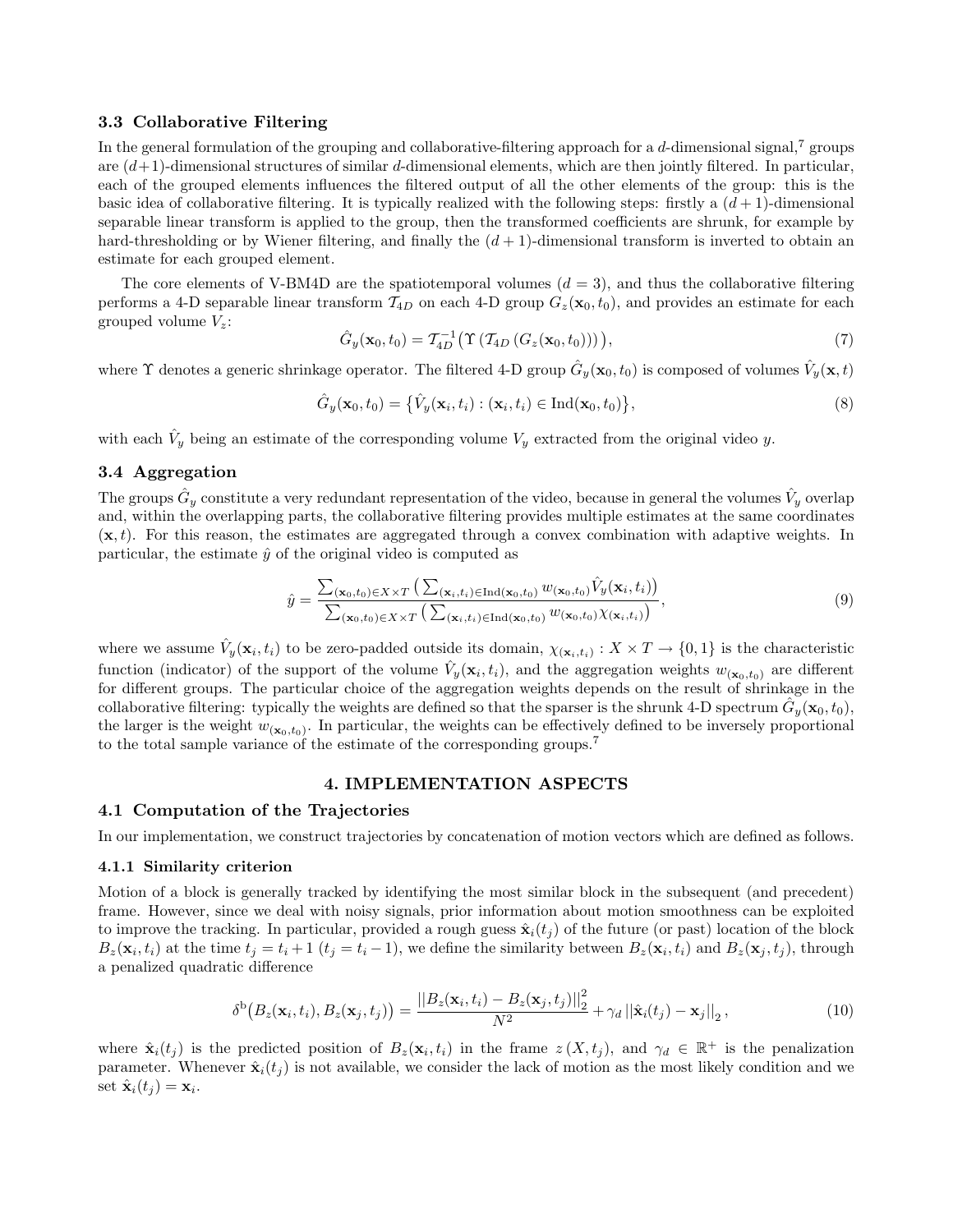

Figure 2. Effect of different penalties  $\gamma_d = 0.025$  (left) and  $\gamma_d = 0$  (right) on the background textures of the sequence Tennis corrupted by Gaussian noise with  $\sigma = 20$ . The initial positions at time  $t = 1$  are equal in both experiments.

V-BM4D repeatedly uses the minimization of (10) to construct the trajectory (2). Formally, the motion of  $B_z(\mathbf{x}_i, t_i)$  from time  $t_i$  to  $t_i + 1$  is determined by the position  $\mathbf{x}_j$  that minimizes (10)

$$
\mathbf{x_j} = \underset{x_k \in \mathcal{N}}{\arg \min} \left\{ \delta^{\text{b}} \big( B_z(\mathbf{x}_i, t_i), B_z(\mathbf{x}_k, t_i + 1) \big) < \tau_{\text{traj}} \right\},\tag{11}
$$

where N is a restriction in the frame  $z(X, t_i + 1)$  applied by an adaptive search neighborhood (further details are given in Section 4.1.3). Nevertheless, even though a minimizer for (10) can always be found, we interrupt the trajectory whenever the corresponding minimum distance  $\delta^{\text{b}}$  exceeds a fixed parameter  $\tau_{\text{traj}} \in \mathbb{R}^+$ , which determines the minimum accepted similarity along spatiotemporal volumes, to effectively deal with occlusions and changes of scene. Figure 2 illustrates trajectories estimated using different penalization parameters. Observe that the penalization term is essential when tracking blocks belonging to areas covered by homogeneous texture, in fact, as shown in the right image of Figure 2, without a position-dependent distance metric, the trajectories would be mainly determined by noise, and, for this reason, the collaborative filtering would be less effective.

#### 4.1.2 Location prediction

As soon as the motion of a block at two consecutive spatiotemporal locations  $(\mathbf{x}_{i-1}, t_i - 1)$  and  $(\mathbf{x}_i, t_i)$  has been determined, we can define the motion vector (velocity)  $\mathbf{v}(\mathbf{x}_i, t_i) = \mathbf{x}_{i-1} - \mathbf{x}_i$ . Hence, under the assumption of smooth motion, we define the guess  $\hat{\mathbf{x}}_i(t_i + 1)$  as

$$
\hat{\mathbf{x}}_i(t_i + 1) = \mathbf{x}_i + \gamma_p \cdot \mathbf{v}(\mathbf{x}_i, t_i),\tag{12}
$$

where  $\gamma_p \in [0,1]$  is a weighting factor of the prediction. Analogous prediction can be made for  $\hat{\mathbf{x}}_{i-1}(t_i-1)$ , when we look for precedent blocks in the sequence.

#### 4.1.3 Search neighborhood

Because of the penalty term  $\gamma_d ||\hat{\mathbf{x}}_i(t_j) - \mathbf{x}_j||_2$ , the minimizer of (10) is likely close to  $\hat{\mathbf{x}}_i(t_j)$ . We therefore restrict the minimization of (10) to a spatial search neighborhood N centered at  $\hat{\mathbf{x}}_i(t_j)$ . The size  $N_{PR} \times N_{PR}$  of this neighborhood can be adapted based on the velocity (magnitude of motion vector) of the tracked block by setting

$$
N_{PR} = N_S \cdot \left(1 - \gamma_w \cdot e^{-\frac{||\mathbf{v}(\mathbf{x}_i, t_i)||_2^2}{2 \cdot \sigma_w^2}}\right),\tag{13}
$$

where  $N_S$  is the maximum size of  $\mathcal{N}, \gamma_w \in [0,1]$  is a scaling factor and  $\sigma_w > 0$  is a tuning parameter. As the velocity increases,  $N_{PR}$  approaches  $N_S$  accordingly to  $\sigma_w$ ; conversely, when the velocity is zero  $N_{PR} = N_S(1-\gamma_w)$ . By setting a proper value of  $\sigma_w$  we can control how fast the exponential term approaches zero, or, in other words, how permissive is the window shrinkage with respect to the velocity of the tracked block. For instance, considering the same velocity v for a given block and using increasing values of  $\sigma_w$  in (13), we would obtain smaller windows, because the decay of the function would be slower.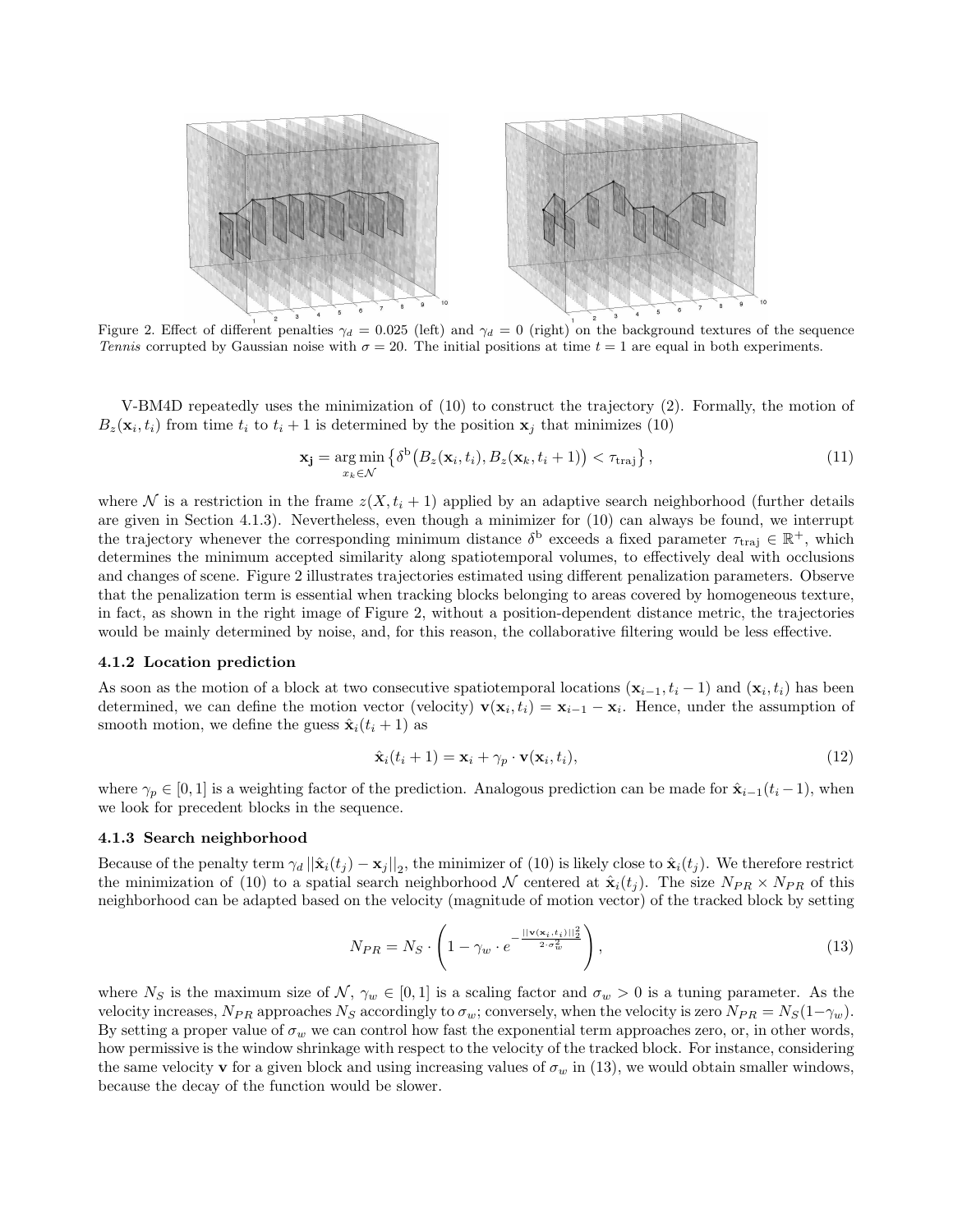#### 4.2 Sub-volume Extraction

So far, the number of frames spanned by all the trajectories has been assumed fixed. However, because of occlusions, scene changes or heavy noise, any trajectory  $\text{Traj}(\mathbf{x}_i, t_i)$  can be interrupted at any time, as determined by the parameter  $\tau_{\text{traj}}$ . Thus, if  $[t_i - h_i^-, t_i + h_i^+]$  is the temporal extent of the trajectory Traj $(\mathbf{x}_i, t_i)$ , we have that

$$
0 \le h_i^- \le h, \quad 0 \le h_i^+ \le h,\tag{14}
$$

where h denotes the maximum forward and backward extent of trajectories (and thus volumes) allowed in the algorithm.

As a result, during grouping, V-BM4D may stack together volumes having different lengths. Nevertheless, because of the separability of the transform  $\mathcal{T}_{4D}$ , every group  $G_z(\mathbf{x}_i, t_i)$  has to be composed of volumes of equal length. Thus, in the current implementation of grouping we consider, for each reference volume  $V_z(\mathbf{x}_0, t_0)$ , only volumes  $V_z(\mathbf{x}_i, t_i)$  such that  $t_i = t_0, h_i^- \geq h_0^-$  and  $h_i^+ \geq h_0^+$ . In this case, V-BM4D extracts from  $V_z(\mathbf{x}_i, t_i)$  the sub-volume with temporal extent  $[t_0 - h_0^-, t_0 + h_0^+]$ , denoted as  $\mathcal{E}_{L_0}(V_z(\mathbf{x}_i, t_i))$ . There are obviously many other, less restrictive, possibilities for extracting sub-volumes of length  $L_0$  from longer volumes, however, the one we implemented aims at limiting the complexity while maintaining a high correlation within the grouped volumes.

In the grouping, the distance operator  $\delta^v$  is the  $\ell^2$ -norm of the difference between time-synchronous volumes normalized with respect to their lengths

$$
\delta^{\mathbf{v}}\big(V_z(\mathbf{x}_0,t_0),V_z(\mathbf{x}_i,t_i)\big)=\big|\big|V_z(\mathbf{x}_0,t_0)-\mathcal{E}_{L_0}\big(V_z(\mathbf{x}_i,t_i),t_0\big)\big|\big|_2^2/L_0,
$$
\n(15)

thus providing larger weight to the volumes belonging to groups having sparser representation in  $T_{4D}$  domain.

# 4.3 Two-Stage Implementation with Collaborative Wiener Filtering

The general procedure described in Section 3 is implemented in two cascading stages, both composed of the grouping, collaborative filtering and aggregation steps.

#### 4.3.1 Hard-thresholding stage

In the first stage, volumes are extracted from the noisy video  $z$ , and groups are then formed using the similarity measure  $\delta^{\rm v}$ -operator (15), and the predefined threshold  $\tau_{\rm match}^{\rm ht}$ . Collaborative filtering is realized by hard thresholding in 4-D transform domain each group  $G_z(\mathbf{x}, t)$ :

$$
\hat{G}_y^{\text{ht}}(\mathbf{x},t) = T_{4D}^{\text{ht}^{-1}}\left(\Upsilon^{\text{ht}}\left(\mathcal{T}_{4D}^{\text{ht}}\left(G_z(\mathbf{x}_0,t_0)\right)\right)\right), \ (\mathbf{x},t) \in X \times T,
$$
\n(16)

where  $\mathcal{T}_{4D}^{\text{ht}}$  is the 4-D transform and  $\Upsilon^{\text{ht}}$  is the hard-threshold operator with threshold  $\sigma \lambda_{4D}$ .

The outcome of hard-thresholding stage,  $\hat{y}^{\text{ht}}$ , is obtained by aggregation of all the estimated groups  $\hat{G}_y^{\text{ht}}(\mathbf{x}, t)$ . The weights  $w_{(\mathbf{x}_0,t_0)}^{\text{ht}}$  in the aggregation (9) are inversely proportional to the number  $N_{(\mathbf{x}_0,t_0)}^{\text{ht}}$  of non-zero coefficients of the corresponding hard-thresholded group  $\hat{G}_y^{\text{ht}}(\mathbf{x}_0, t_0)$ :

$$
w_{(x_0, t_0)}^{\text{ht}} = \frac{1}{N_{(x_0, t_0)}^{\text{ht}}}.
$$
\n(17)

#### 4.3.2 Wiener filtering stage

In the second stage, new trajectories Traj<sub> $\hat{y}$ ht are extracted from the basic estimate  $\hat{y}$ <sup>ht</sup>, and the grouping is</sub> performed on the new volumes  $V_{\hat{y}^{ht}}$ . Volume matching is still performed through the  $\delta^{\nu}$ -distance, but using a different threshold  $\tau_{\text{match}}^{\text{wie}}$ . The set of volume indexes  $\text{Ind}_{\hat{g}^{\text{ht}}}(\mathbf{x},t)$  resulting from similarity search are used to construct two sets of groups  $G_z$  and  $G_{\hat{y}^{ht}}$ , composed by volumes extracted from the noisy video z and from the estimate  $y^{\text{ht}}$ , respectively.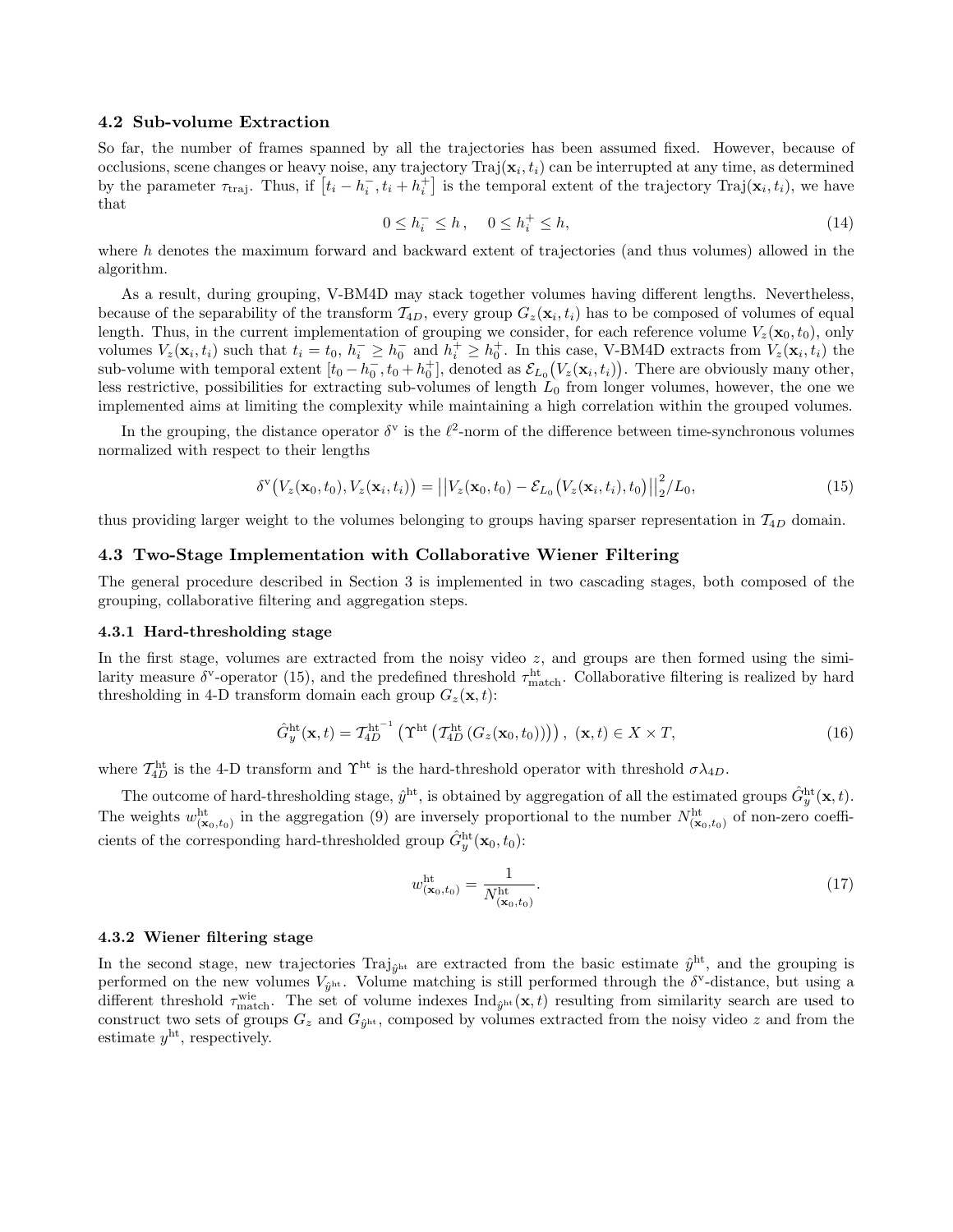Table 1. Parameter settings of V-BM4D for the first (hard-thresholding) and the second (Wiener-filtering) stage. The parameters  $\gamma_d$ ,  $\tau_{\text{traj}}$  and  $\tau_{\text{match}}$  vary according to the noise, as shown in Figure 3.

| <b>Stage</b> | $\sim$ $\sim$<br><b>.</b> | - -<br>. . | $\mathbf{v}$<br>Œ | v | ΛЛ       | ى47 ^                               | $\sim$<br>'n | $\sim$<br>w | $\circ_w$ | $\frac{1}{2}$ step | $\sim$ .<br>Ιd               | traj           | match                   |
|--------------|---------------------------|------------|-------------------|---|----------|-------------------------------------|--------------|-------------|-----------|--------------------|------------------------------|----------------|-------------------------|
| Hard thr.    |                           |            | $\Omega$<br>⊥ •   |   | າາ<br>◡∠ | $\Omega$ $\Box$<br>$\overline{a}$ . | 0.3          | $v\cdot v$  |           |                    | $\sim$<br>$\sim$<br>ιU<br>'d | $\sim$<br>traj | ′match∪                 |
| Wiener filt. | $\overline{\phantom{0}}$  | <b>. .</b> | $\sim$<br>ـ ــ    |   | ◡        | $\nu$ nused                         |              |             |           |                    | 0.005                        |                | 10 <sup>h</sup><br>10.O |

Collaborative filtering is hence performed using an empirical Wiener filter in  $\mathcal{T}_{4D}^{\text{wie}}$  transform domain, whose shrinkage coefficients are computed from the energy of the 4-D spectrum of the basic estimate group  $G_{\hat{y}^{ht}}$ 

$$
\mathbf{W}(\mathbf{x}_{0},t_{0}) = \frac{|\mathcal{T}_{4D}^{\text{wie}}(G_{\hat{y}^{\text{ht}}}(\mathbf{x}_{0},t_{0}))|^{2}}{|\mathcal{T}_{4D}^{\text{wie}}(G_{\hat{y}^{\text{ht}}}(\mathbf{x}_{0},t_{0}))|^{2} + \sigma^{2}},
$$
\n(18)

Shrinkage is realized as element-by-element multiplication between the 4-D transform coefficients of the group  $G_z(\mathbf{x}_0, t_0)$  extracted from the noisy video z and the Wiener coefficients  $\mathbf{W}(\mathbf{x}_0, t_0)$ . Subsequently, we obtain the group of volumes estimates by inverting the 4-D transform as

$$
\hat{G}_y^{\text{wie}}(\mathbf{x}_0, t_0) = T_{4D}^{\text{wie}^{-1}}\big(\mathbf{W}(\mathbf{x}_0, t_0) \cdot T_{4D}^{\text{wie}}\left(G_z(\mathbf{x}_0, t_0)\right)\big). \tag{19}
$$

The global final estimate  $\hat{y}^{\text{wie}}$  is computed by the aggregation (9), using the weights

$$
w_{(\mathbf{x}_0, t_0)}^{\text{wie}} = ||\mathbf{W}(\mathbf{x}_0, t_0)||_2^{-2}.
$$
\n(20)

## 5. EXPERIMENTS

In this section we present the experimental results obtained with a C/MATLAB implementation of the V-BM4D algorithm, and we compare it against V-BM3D<sup>\*</sup>, as it represents the state of the art in video denoising. Observations z are obtained by synthetically adding Gaussian noise to greyscale image sequences, according to (1). The denoising performance is measured using the PSNR as a global measure for the whole processed video:

$$
\text{PSNR} = -10\log_{10}\left(255^{-2}|X||T|\sum_{(\mathbf{x},t)\in X\times T}\left(y((\mathbf{x},t)) - \hat{y}(\mathbf{x},t)\right)^{-2}\right),\tag{21}
$$

where  $|X|$  and  $|T|$  stand for the cardinality of X and T, respectively.

The transforms employed in the collaborative filtering are similar to those in:<sup>7,8</sup> in the hard-thresholding stage  $T_{4D}^{\text{ht}}$  is a 4-D separable composition of 1-D biorthogonal wavelet in both spatial dimensions, 1-D DCT in the temporal dimension, and 1-D Haar wavelet in the fourth (grouping) dimension while, in the Wiener filtering stage,  $\mathcal{T}_{4D}^{\text{wie}}$  uses a 2-D DCT for the spatial dimension. Note that, because of the Haar transform, the cardinality  $M$  of each group must be a power of 2. In order to reduce the complexity of the grouping phase, we restrict the search of similar volumes within a  $N_G \times N_G$  neighborhood centered around the coordinates of the reference volume, moreover, to lighten the computational complexity of the grouping, a step of  $N_{\text{step}} \in \mathbb{N}$  pixels in both horizontal and vertical directions separates each processed volume. Notwithstanding the trajectory of every possible volume in the video must be computed beforehand, because any volume is a potential candidate element of every group.

The two stages share some of the parameters such as: the search neighborhoods for the trajectory calculation  $N<sub>S</sub>$ , the temporal extent h, the weights  $\gamma<sub>p</sub>$  of (12) and  $\gamma<sub>w</sub>$ ,  $\sigma<sub>w</sub>$  of (13), while the block size N, the grouping window  $N_G$ , the group size M, and the processing step  $N_{\rm step}$  are different, and  $\lambda_{4D}$  is used in the first stage only. Observe that we restrict the volumes contained in the groups to be the largest power of 2 smaller than or equal to the minimum value between the original cardinality of the groups and  $M$  itself.

<sup>∗</sup>Matlab code at http://www.cs.tut.fi/∼foi/GCF-BM3D/.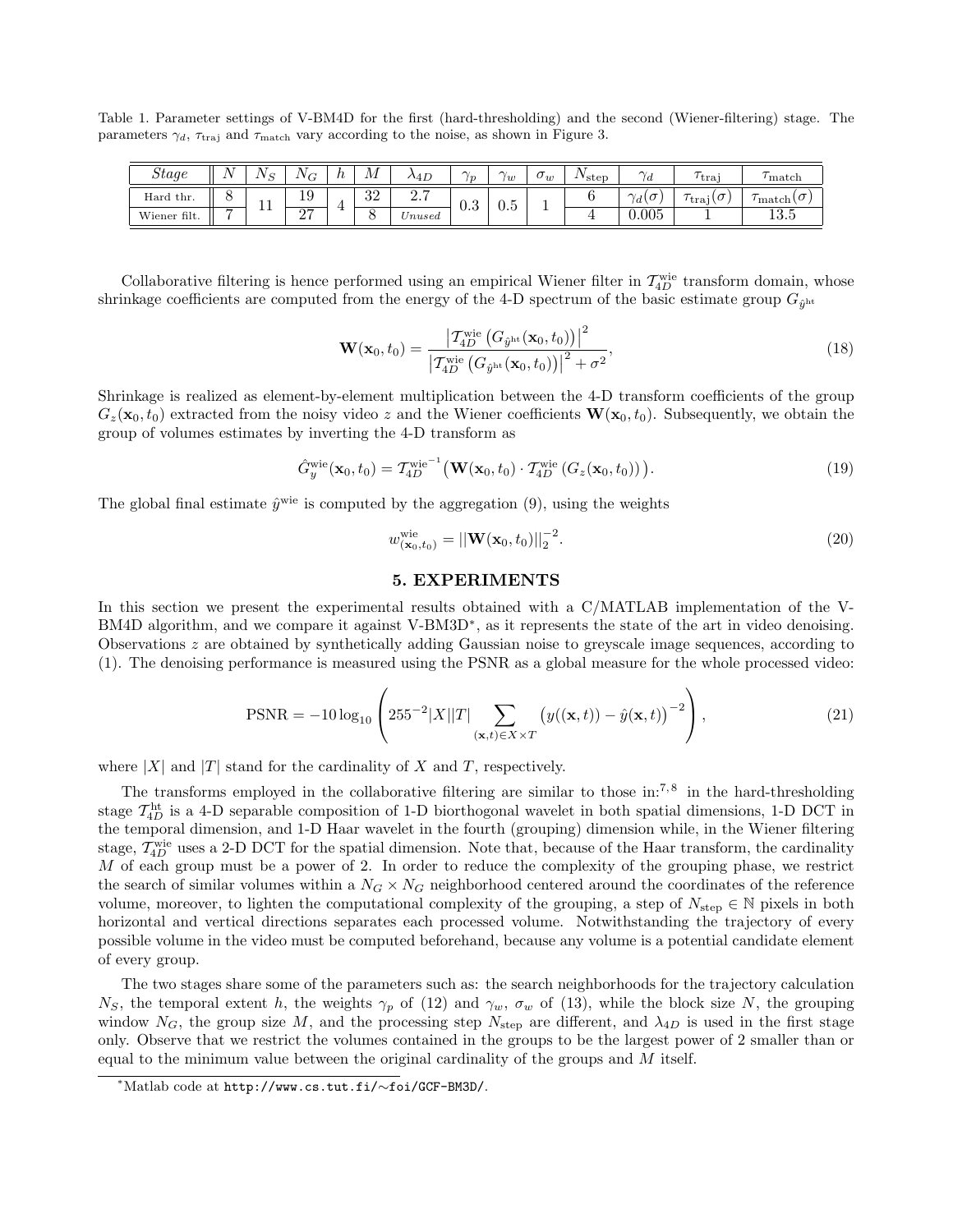

Figure 3. Parameters depending on  $\sigma$  in the hard-thresholding stage. The functions are the quadratic polynomials approximation of the optimum parameters obtained from the Nelder-Mead simplex direct search algorithm applied on a set of test sequences corrupted by white Gaussian noise having different values of  $\sigma$ . The functions are built such that their coefficients maximize the average PSNR of the test sequences along each value of  $\sigma$ . In particular we use Salesman, Tennis, Flower Garden Miss America, Coastguard, Foreman, Bus, and Bicycle.



Figure 4. Visual comparison of the sequence *Coastguard* corrupted by white Gaussian noise with standard deviation  $\sigma = 40$ , denoised after the first and second stage of V-BM4D.

The parameters involved in the motion estimation and in the grouping, that is  $\gamma_d$ ,  $\tau_{\text{traj}}$  and  $\tau_{\text{match}}$ , vary with  $\sigma$ . Intuitively, in order to compensate the effects of the noise, the larger  $\sigma$  is, the larger the thresholds controlling blocks and volumes matching become. The behavior of such parameters w.r.t.  $\sigma$  is determined following an empirical approach. First we compute the parameters that maximize the V-BM4D restoration performance (PSNR) on a set of sequences, where  $\sigma$  is known. Then the restoration performance is maximized using the Nelder-Mead simplex direct search algorithm<sup>18, 19</sup> in a multivariate space, thus finding the optimum value of the triplet  $(\gamma_d, \tau_{\text{traj}}, \tau_{\text{match}})$  for eight test video corrupted by i.i.d. white Gaussian noise having eight different value of  $\sigma$ , ranging from 5 to 70. Subsequently, we approximate the behavior of the three parameters as a function of σ using a quadratic polynomial for each variable in the domain ( $\gamma_d$ ,  $\tau_{\text{traj}}$ ,  $\tau_{\text{match}}$ ) maximizing the total PSNR of the test sequences. The resulting fit is

$$
\gamma_d(\sigma) = 0.0005 \cdot \sigma^2 - 0.0059 \cdot \sigma + 0.0400,\tag{22}
$$

$$
\tau_{\text{traj}}(\sigma) = 0.0047 \cdot \sigma^2 + 0.0676 \cdot \sigma + 0.4564,\tag{23}
$$

$$
\tau_{\text{match}}(\sigma) = 0.0171 \cdot \sigma^2 + 0.4520 \cdot \sigma + 47.9294. \tag{24}
$$

The above functions are shown in Figure 3: experimentally they were found to be a good approximation of the optimum ( $\gamma_d$ ,  $\tau_{\text{traj}}$ ,  $\tau_{\text{match}}$ ). Note that during the second stage such parameters can be considered constants independent of  $\sigma$ , because in the processed sequence  $\hat{y}^{\text{ht}}$  the noise is considerably lower than in the observation z; this is evident when looking at the second and third image of Figure 4. Moreover, since in this stage the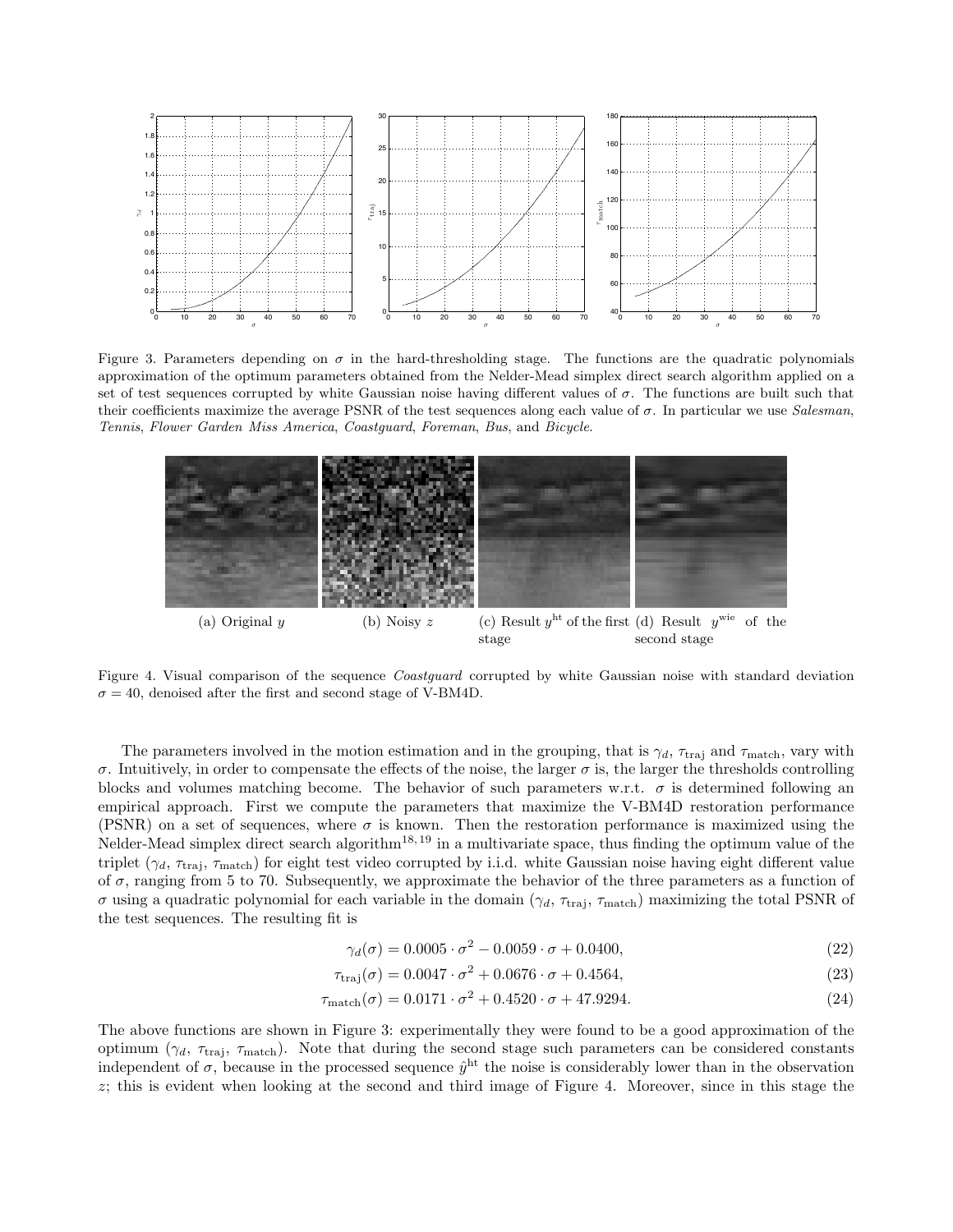

Figure 5. Frame-by-frame PSNR output of Tennis (top) and Bus (bottom) denoised by V-BM4D (thick line), and V-BM3D (thin line). The sequences are corrupted by i.i.d. white Gaussian noise with standard deviation  $\sigma = 20$ .

Table 2. Comparison between the PSNR (dB) outputs obtained from the proposed V-BM4D algorithm (top number in each cell), and the V-BM3D algorithm tuned with its default parameters<sup>8</sup> (bottom number in each cell). The test sequences are corrupted by i.i.d. Gaussian noise with zero mean and three different standard deviations  $\sigma$ .

| $\sigma$ | Video:   | Salesm.        | Tennis         | Fl.<br>Gard.   | Miss Am.       | Coastq.        | Foreman        | Bus            | Bicycle        |
|----------|----------|----------------|----------------|----------------|----------------|----------------|----------------|----------------|----------------|
|          | $Res.$ : | $288\times352$ | $240\times352$ | $240\times352$ | $288\times360$ | $144\times176$ | $288\times352$ | $288\times352$ | $576\times720$ |
|          | Frames:  | 50             | 150            | 150            | 150            | 300            | 300            | 150            | 30             |
| 10       | $V-BM4D$ | 37.30          | 35.22          | 32.81          | 40.09          | 35.54          | 36.94          | 34.26          | 37.66          |
|          | $V-BM3D$ | 37.21          | 34.68          | 32.11          | 39.61          | 34.78          | 36.46          | 33.32          | 37.62          |
| 20       | $V-BM4D$ | 33.79          | 31.59          | 28.63          | 37.98          | 31.94          | 33.67          | 30.26          | 34.10          |
|          | V-BM3D   | 34.04          | 31.20          | 28.24          | 37.85          | 31.71          | 33.30          | 29.57          | 34.18          |
| 40       | $V-BM4D$ | 30.35          | 28.49          | 24.60          | 35.47          | 28.54          | 30.52          | 26.72          | 30.10          |
|          | $V-BM3D$ | 29.93          | 27.99          | 24.33          | 35.45          | 28.27          | 29.97          | 26.28          | 30.02          |

trajectories and the grouping are determined from the basic estimate  $\hat{y}^{\text{ht}}$ , there is no a straightforward relation with  $\sigma$ , the standard deviation of the noise corrupting the observation z.

The comparison against V-BM3D<sup>8</sup> is carried out using the set of parameters reported in Table 1. Table 2 compares the denoising performance in terms of PSNR of the two algorithms, applied to a set of standard video sequences corrupted by white Gaussian noise with increasing standard deviation  $\sigma = \{10, 20, 40\}$ , which is assumed known. Further details concerning the original sequences, such as the resolution and number of frames, are shown in the header of the table. As one can see, V-BM4D outperforms V-BM3D in nearly all the experiments, with PSNR improvement of up to 1 dB. It is particularly interesting to observe that V-BM4D handles effectively the sequences characterized by rapid motion and frequent scene changes, especially under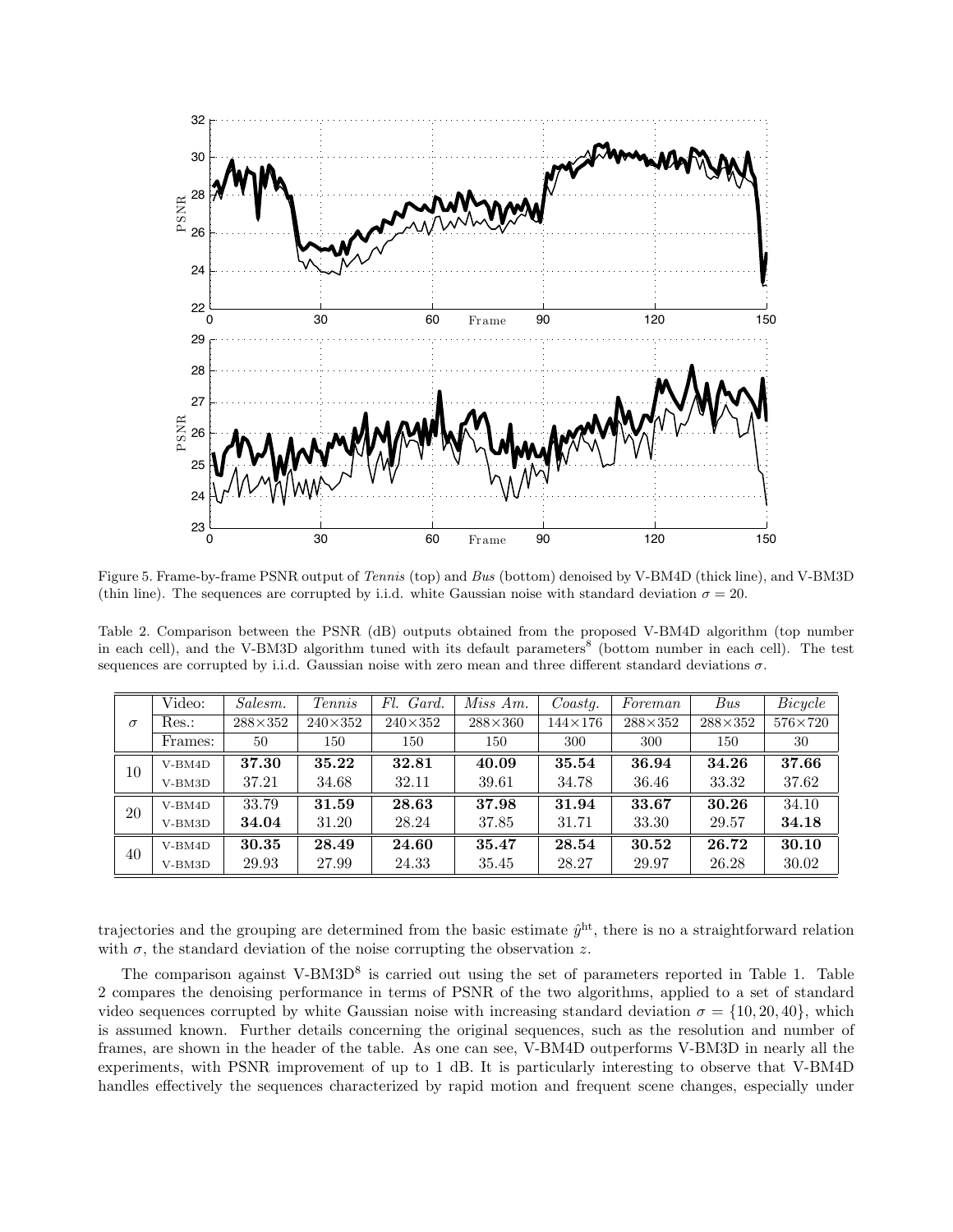

Figure 6. Visual comparison of the sequences, from top to bottom, Bus, Flower Garden and Tennis corrupted by white Gaussian noise with standard deviation  $\sigma = 40$ , denoised by the proposed algorithm V-BM4D and the V-BM3D algorithm.

heavy noise, as *Tennis, Flower Garden, Coastguard* and Bus. In particular, Figure 5 shows that as soon as the sequence presents a significant change in the scene, the denoising performance decreases significantly for the two algorithms, but, in these situations, V-BM4D requires much less frames to recover high PSNR values, as shown by the lower peaks at frame 30 and 90 of Tennis and around frame 75 of Bus.

Figure 6 offers a visual comparison of the performance of the two algorithms. As a subjective quality assessment, V-BM4D better preserves the textures, without introducing significant artifacts in the restored video: this is clearly visible in the tree leaves of the Bus sequence.

# 6. DISCUSSION AND CONCLUSIONS

Experiments show that V-BM4D outperforms V-BM3D in terms of measured performance (PSNR), and of visual appearance (Figure 6), thus achieving state-of-the-art results in video denoising. In particular, V-BM4D can restore much better than V-BM3D fine image details, even in sequences corrupted by heavy noise ( $\sigma = 40$ ): this difference is clearly visible in the processed frames shown in Figure 6. Moreover, the comparison between V-BM3D and V-BM4D highlights that the temporal correlation is a key element in video denoising, and that it has to be adequately handled when designing nonlocal video restoration algorithms. We wish to remark that the computational complexity in V-BM4D is obviously higher than in V-BM3D, mainly because V-BM4D processes higher-dimensional arrays. Thus, V-BM4D can be a viable alternative to V-BM3D especially in applications where the highest restoration quality is paramount. Ongoing work addresses the parallelization of V-BM4D, leveraging GPU hardware.

#### **REFERENCES**

- [1] Protter, M. and Elad, M., "Image sequence denoising via sparse and redundant representations," IEEE Transactions on Image Processing 18(1), 27–35 (2009).
- [2] Ghoniem, M., Chahir, Y., and Elmoataz, A., "Nonlocal video denoising, simplification and inpainting using discrete regularization on graphs," Signal Processing  $90(8)$ , 2445–2455 (2010). Special Section on Processing and Analysis of High-Dimensional Masses of Image and Signal Data.